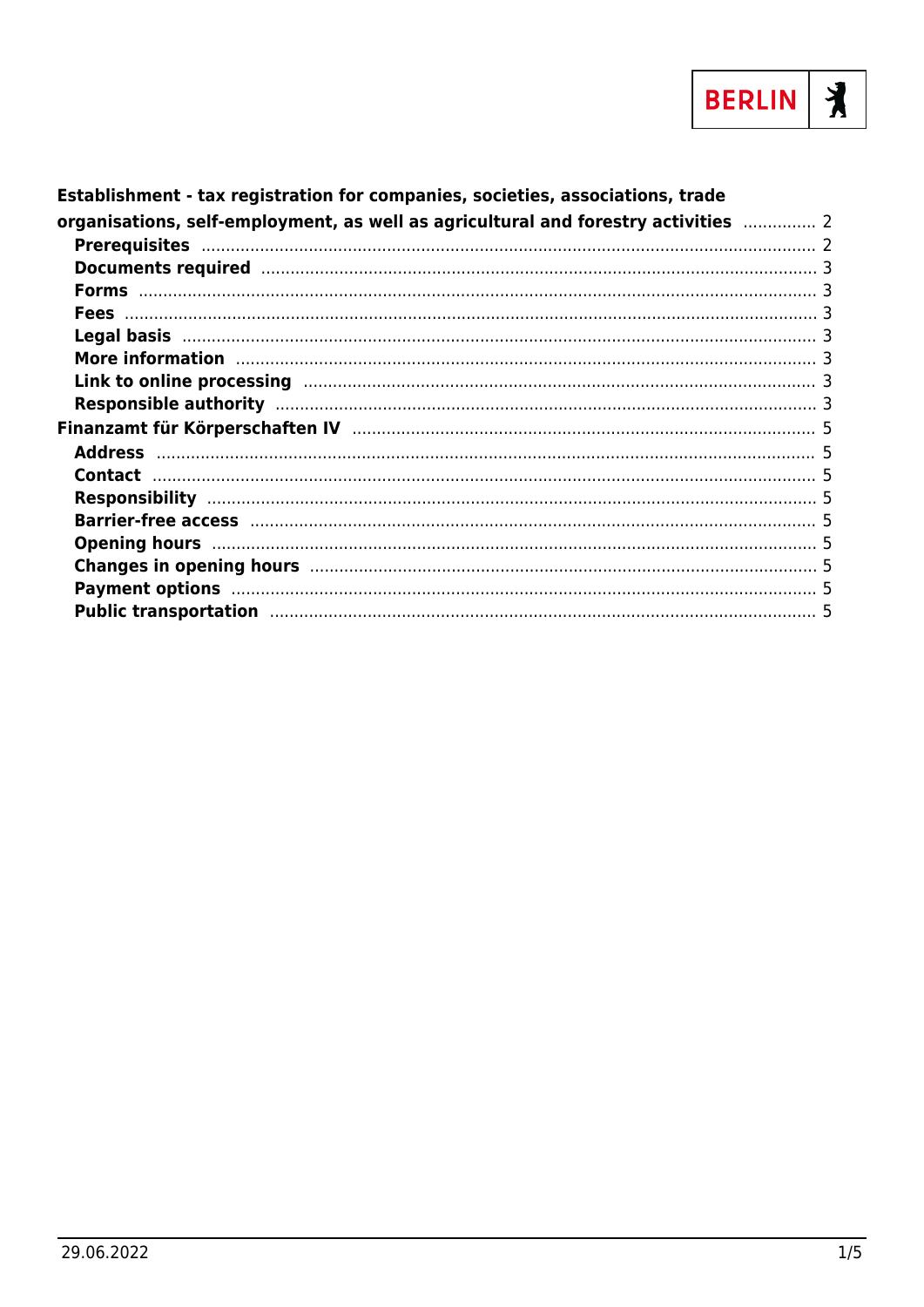# <span id="page-1-0"></span>Establishment - tax registration for companies, societies, associations, trade organisations, self-employment, as well as agricultural and forestry activities

You are obligated to provide information to the tax office if you

- start a trade or business activity or
- become self-employed or
- exercise a freelance profession or
- start an agricultural or forestry activity or
- participate in a partnership or
- establish a partnership or
- establish a corporation (also under foreign law) or
- establish an association.

For the questionnaires, there is a legal obligation for electronic transmission in the ELSTER procedure (exception: formation of an association).

To access the questionnaire at "My ELSTER", the free registration/user account at "My ELSTER" is required first. You will also need this access later as a secure communication channel to the tax office and for the fulfillment of further tax obligations (e.g. for the transmission of tax returns or tax registrations), if you do not commission third parties to do so.

If you already have access to a user account at "My ELSTER", you can also use it to submit the questionnaire.

If you do not yet have access to "My ELSTER", please first create a user account on "My ELSTER". Only if you are unable to provide either a tax number or an identification number for your registration, e.g. because you are not yet registered for tax purposes with a tax office in Germany and are not registered in Germany, you can register in a simplified manner using only your e-mail address. You can then initially only fill out the tax registration questionnaire online in "My ELSTER" and send it electronically.

For more information on registration, see "Further information".

The transmission of the tax registration when establishing an association is not yet possible electronically with "My ELSTER". In this case, you must download an official questionnaire (see Forms), print it out, fill it in and send it to the responsible tax office.

### <span id="page-1-1"></span>**Prerequisites**

**No prerequisites**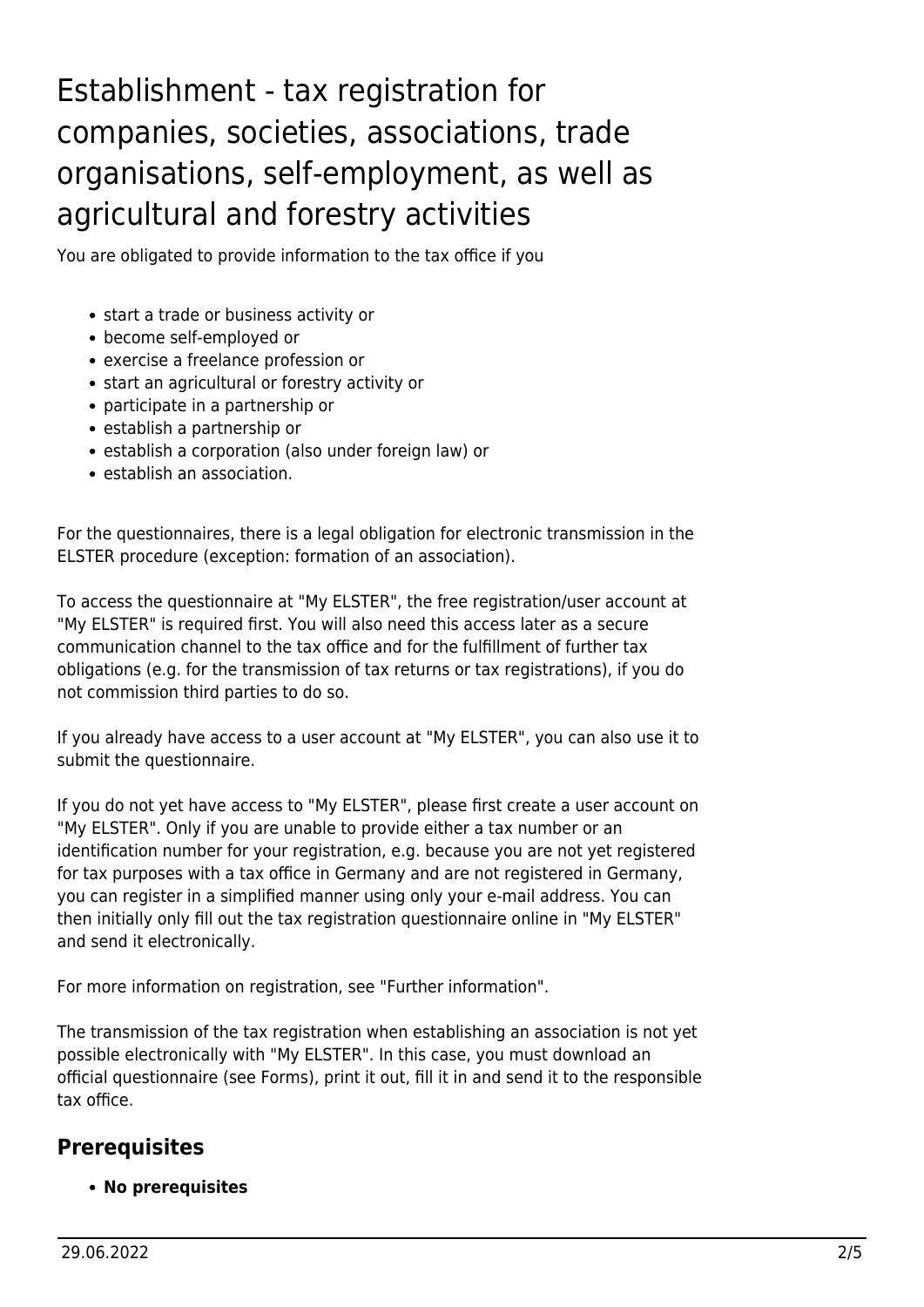### <span id="page-2-0"></span>**Documents required**

#### **Registration form**

See "Forms" section. Guidelines with explanations are available for filling in the individual questionnaires.

**If applicable: Contracts, certificates or similar** Information about further required documents that need to be submitted is provided on the questionnaires.

#### <span id="page-2-1"></span>**Forms**

- **Declaration via ELSTER** (<https://www.elster.de/eportal/formulare-leistungen/alleformulare>)
- **Form for foundation of an association** (<https://www.berlin.de/sen/finanzen/steuern/downloads/artikel.9776.php>)

#### <span id="page-2-2"></span>**Fees**

None

#### <span id="page-2-3"></span>**Legal basis**

**Abgabenordnung (AO) §§ 85, 88, 90, 93 und 97** ([https://www.gesetze-im-internet.de/ao\\_1977/\)](https://www.gesetze-im-internet.de/ao_1977/)

#### <span id="page-2-4"></span>**More information**

- **ELSTER Website** (<https://www.elster.de/eportal/start>)
- **Registration with My ELSTER on the occasion of the establishment of a company**

([https://www.elster.de/elsterweb/infoseite/unternehmensgruendung\)](https://www.elster.de/elsterweb/infoseite/unternehmensgruendung)

**Responsibilities of tax offices in the federal state of Berlin** ([https://www.berlin.de/sen/finanzen/steuern/finanzaemter/zustaendigkeit-find](https://www.berlin.de/sen/finanzen/steuern/finanzaemter/zustaendigkeit-finden/artikel.1065064.php) [en/artikel.1065064.php](https://www.berlin.de/sen/finanzen/steuern/finanzaemter/zustaendigkeit-finden/artikel.1065064.php))

#### <span id="page-2-5"></span>**Link to online processing**

https://www.elster.de/eportal/start

#### <span id="page-2-6"></span>**Responsible authority**

In Berlin, responsibility is based on regional aspects and the legal form in which the trade or self-employed activity is performed.

For associations, the Tax Office for Corporations I is responsible.

For all other corporations and partnerships in the form of a GmbH Co. KG (limited partnership with a limited liability company as general partner), the Tax Offices for Corporations I - IV are responsible.

Natural persons and partnerships are managed in the 17 regional tax offices. For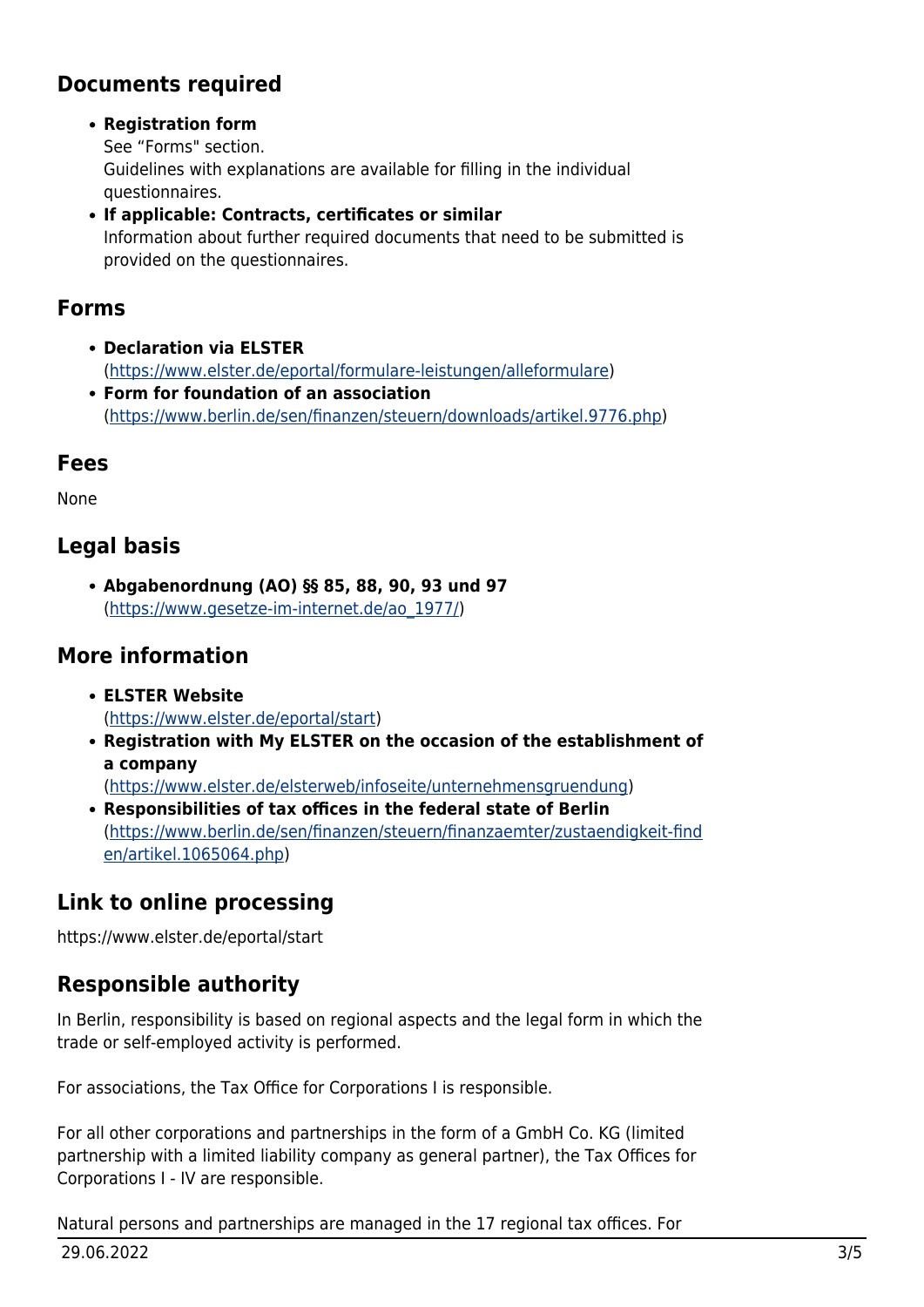more information, see "Further information".